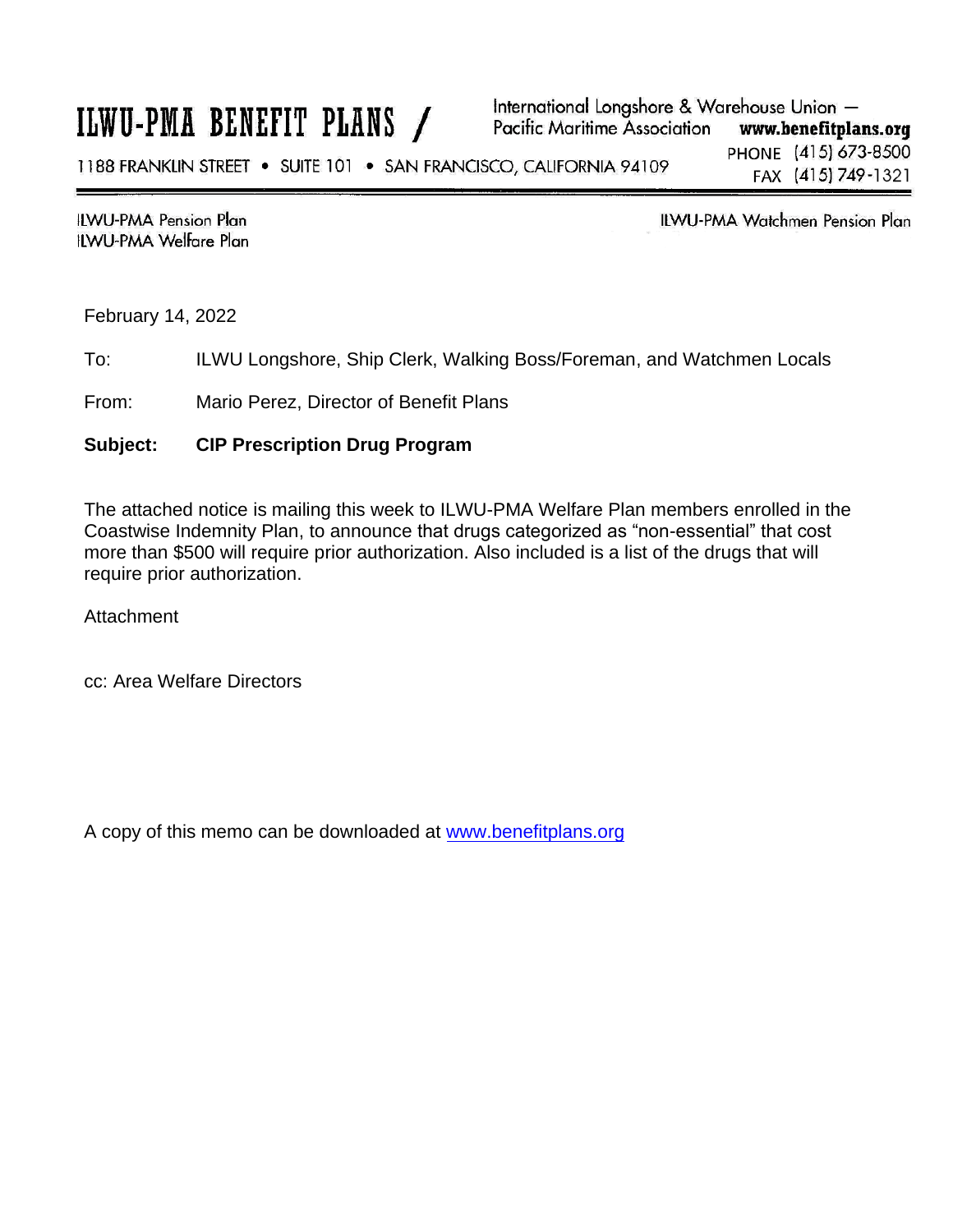# ILWU-PMA BENEFIT PLANS /

International Longshore & Warehouse Union -Pacific Maritime Association www.benefitplans.org

1188 FRANKLIN STREET . SUITE 101 . SAN FRANCISCO, CALIFORNIA 94109

PHONE (415) 673-8500 FAX (415) 749-1400

**ILWU-PMA Pension Plan** ILWU-PMA Welfare Plan ILWU-PMA Watchmen Pension Plan

February 2022

## **Important NoƟce Regarding The ILWU‐PMA Coastwise Indemnity Plan (CIP) PrescripƟon Drug Program**

### **To: ParƟcipants Enrolled in the ILWU‐PMA Coastwise Indemnity Plan (CIP)**

#### **Subject: ILWU-PMA Coastwise Indemnity Plan (CIP) Prescription Drug Program**

This is to advise you that effective February 15, 2022, prescriptions for certain drugs categorized as "non-essential" that cost more than \$500 will require prior authorization. An updated list of these drugs can be found on the Benefit Plans Office's website at: [www.benefitplans.org](https://www.benefitplans.org/). You should check this list periodically because the list is subject to change.

"Non-essential drugs" are high cost drugs that often provide little clinical value to the patient. The Plan has seen a sharp increase in the number of claims for these drugs, often prescribed by medical providers who do not appear to have doctor-patient relationships with participants and billed by pharmacies that appear to exclusively fill prescriptions for these drugs. Prior authorization will ensure that Plan participants who need these drugs will get them, while at the same time ensuring the Plan is only paying for covered benefits.

Effective February 15, 2022, if a drug you are being prescribed appears on the list located at [www.benefitplans.org](https://www.benefitplans.org/) and will cost more than \$500, you must have your prescription prior-authorized by Innovative Care Management (ICM). To request a prior-authorization, your doctor and/or pharmacy can:

- Call ICM at the toll‐free number 866‐275‐1014
- Submit to ICM a completed prescription prior authorization form available at https://www.innovati[vecare.com/preauthoriza](https://www.innovativecare.com/preauthorization-request/)tion-request/
- At minimum, the following information will need to be provided to ICM: member name, member date of birth, prescribing provider information (name, National Provider Identifier, address, and phone and fax numbers), supporting diagnosis code(s), medication, dosage, quantity, frequency, duration, and clinical records documenting the diagnosis and prior treatment.

After ICM receives the request, they will notify you, your doctor, and/or your pharmacy to let you know if your prescription is authorized. If prior authorization is not approved, you can still get the drug, but you will have to pay the full cost. If you do not agree with the decision, you may make a written request for review by the Trustees pursuant to the terms of the ILWU‐PMA Welfare Plan.

If you have any questions, please contact the ILWU-PMA Benefit Plans Office at (415) 673-8500.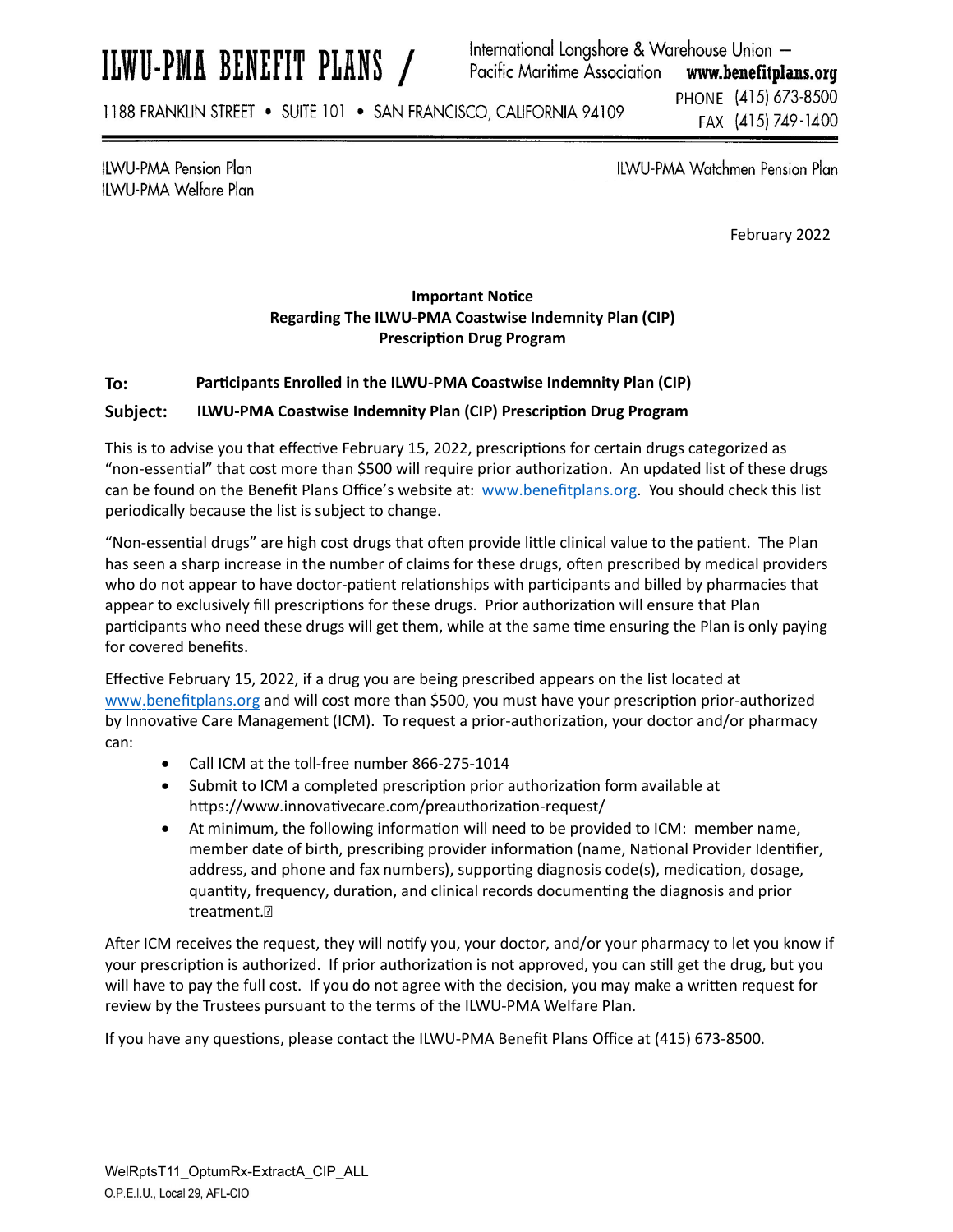## **LIST OF NON-ESSENTIAL DRUGS REQUIRING PRIOR AUTHORIZATION**

## **\*This list is subject to change. Changes will be posted to this list as they occur.**

ALA-QUIN ANALPRAM HC ANALPRAM HC SINGLES ANIMI-3 Anucort-hc ANUSOL-HC RECTAL APRIZIO PAK II ARESTIN ATOPADERM AVAR CLEANSER AVAR LS AVAR-E LS AVAR-E GREEN AVENOVA AZELAIC ACID-NIACINAMIDE BENSAL HP EXTERNAL OINTMENT 3-6 % BENSAL HP BENZEPRO CREAMY WASH BENZEPRO FOAMING CLOTHS BENZO-LIDOCAINE-TETRACAINE **CERACADE** CITRANATAL 90 DHA CITRANATAL ASSURE CITRANATAL BLOOM CITRANATAL DHA CITRANATAL HARMONY CLINDACIN ETZ EXTERNAL KIT CLINDACIN PAC cyclobenzaprine hcl oral tablet 10 mg dermacinrx empricaine DERMACINRX LEXITRAL PHARMAPAK DERMACINRX PUREFOLIX DERMACINRX ZRM diclofenac sodium external gel 3 % DICLOTREX DONNATAL EMPRICAINE-II ENLYTE ENTTY SPRAY ENZOCLEAR epinephrine injection solution 30 mg/30ml epinephrine injection solution prefilled syringe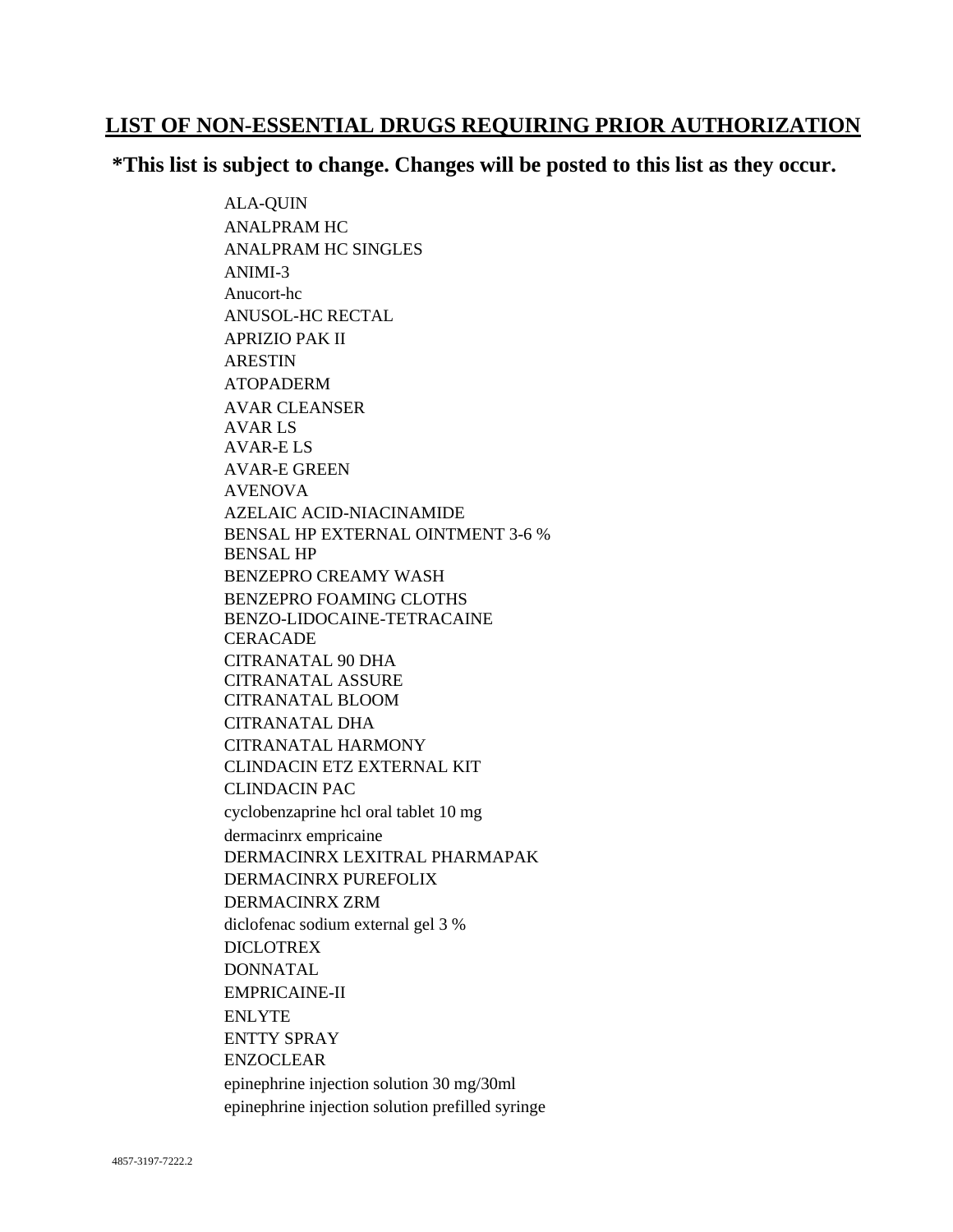**ESOMEP-EZS** 

est estrogens-methyltest est estrogens-methyltest hs **FEM PH FERIVAFA FLUOPAR FOLIXAPURE FOLTREXYL FOSTEUM FOSTEUM PLUS GENADUR HALUCORT** HEMMOREX-HC **HPR PLUS HYCLODEX** hydrocortisone ace-pramoxine cream 2.5-1 % rectal hydrocortisone ace-pramoxine external cream 2.5-1 % hydrocortisone acetate rectal hydrocortisone-iodoquinol hydrocortisone-iodoquinol external cream 1-1% **HYLATOPIC PLUS HYOPHEN** hyoscyamine sulfate er hyoscyamine sulfate er oral tablet extended release 12 hour hyoscyamine sulfate sublingual **INFLAMMACIN** iodoquinol-hc-aloe polysacch IODOOUINOL-HC-KETOCONAZOLE iodoquinol-hydrocortisone-aloe **IROSPAN 24/6 LACTOJEN LEVICYN** levicyn dermal spray **LEVSIN** LEVSIN/SL lidocaine external ointment 5 % LIDOCAINE-TETRACAINE EXTERNAL CREAM 23-7  $\frac{0}{0}$ LIDO-EPINEPHRINE-TETRACAINE **LIDORX LIDOTHOL LIDOTRAL LIDOVEX** CRE 3.75% **LOPROX EXTERNAL KIT**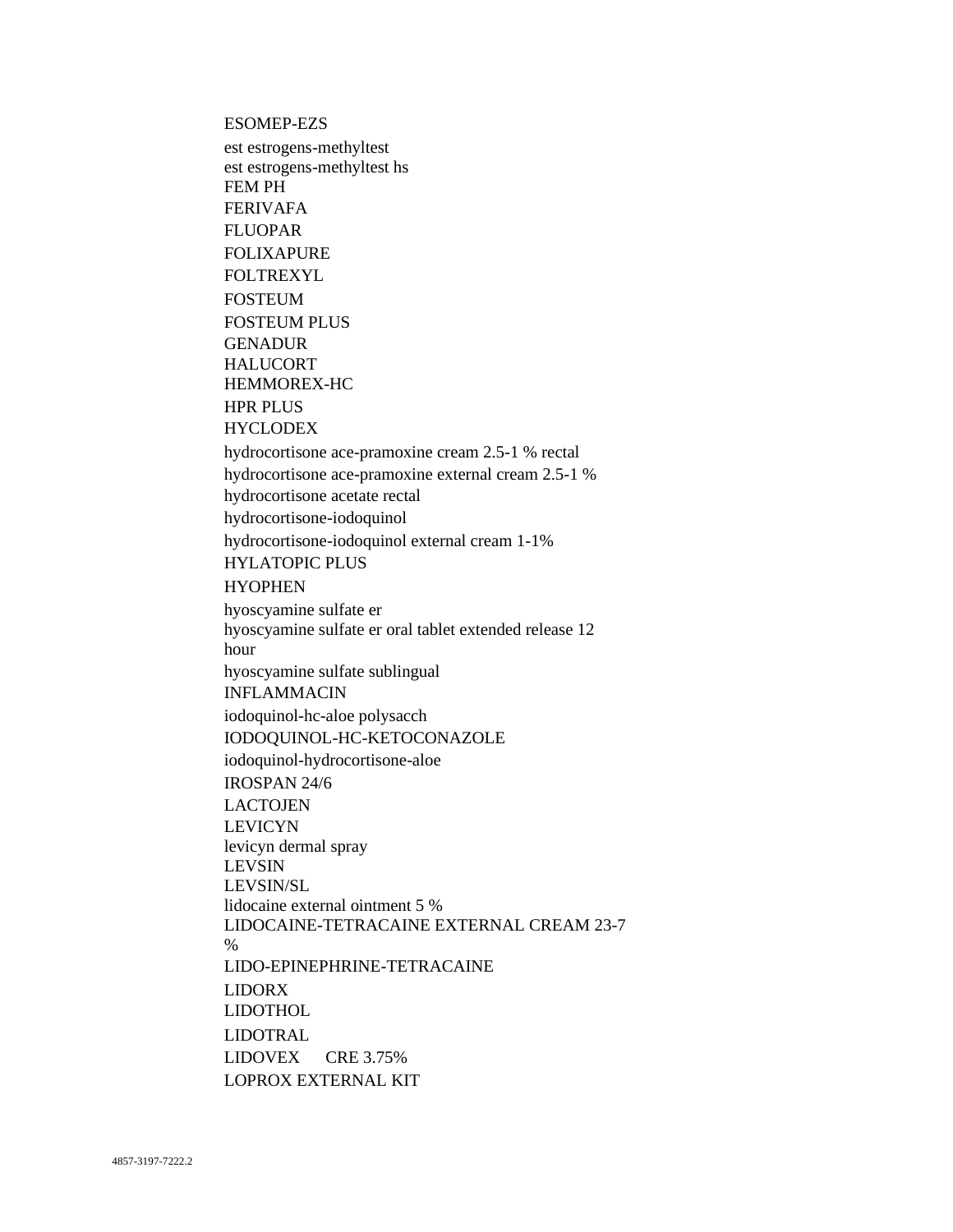NEUAC EXTERNAL KIT **NEOCERA NEOSALUS NEOSALUS CP** NEO-SYNALAR EXTERNAL KIT **NESTABS DHA NESTABS ONE NEUTRASAL NIVATOPIC PLUS NOURIVAN ANTIOX BASE NUCARARXPAK** NUDICLO SOLUPAK NUTRIARX CREAMPAK OB COMPLETE ONE OB COMPLETE PETITE **OMEGA-3 RX COMPLETE** OMEGA-3/D-3 WELLNESS PACK ORTHO D ORTHO DF **OVACE PLUS OVACE PLUS WASH OVACE WASH** PCCA LIPODERM BASE Phenohytro PHLAG SPRAY PHOSPHA 250 TAB NEUTRAL PHYSICIANS EZ USE B-12 **PLEXION** PLEXION CLEANSER PLEXION CLEANSING CLOTH PLEXION CLEANSING CLOTH EXTERNAL PAD Pliaglis PLIAGLIS EXTERNAL KIT **PRENATE** PRENATE DHA PRENATE ELITE PRENATE ENHANCE PRENATE MINI PRENATE PIXIE PRENATE RESTORE prilovix plus **PRIMACARE** PRIMACARE ORAL CAPSULE **PROCORT PRODIGEN PROMISEB**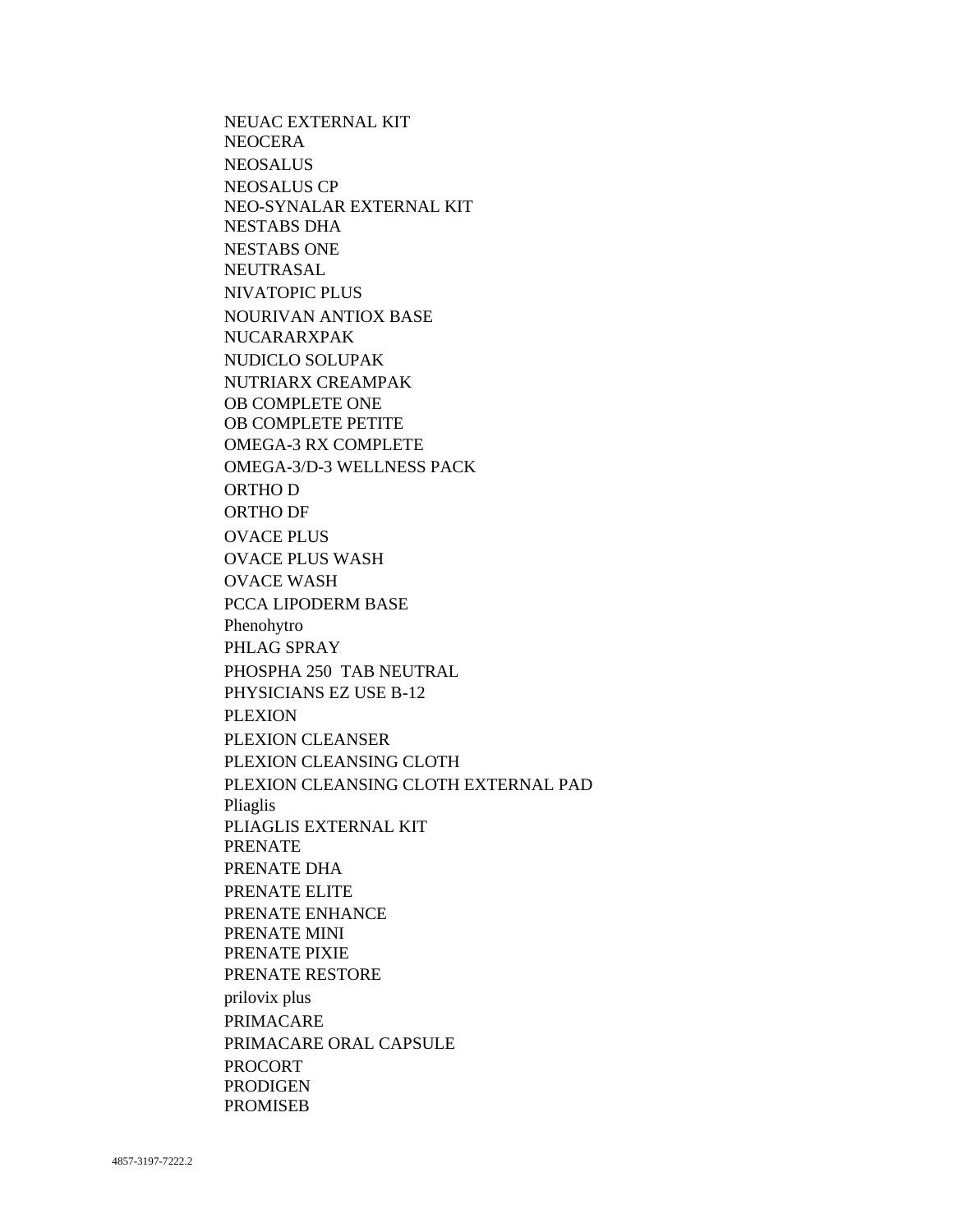PYRIDIUM RIZOTRAL-II salicylic acid er salicylic acid external salicylic acid external cream salicylic acid wart remover salicylic acid-cleanser SALIVAMAX salsalate oral SALT DURABLE CREAM SALT STABLE LS ADVANCED SCARCARE GEL-PAD KIT/LARGE SCARCINPAD SEBUDERM SELECT-OB SELECT-OB+DHA selenium sulfide external shampoo SILA III SIL-K PAD SILTREX SOD SUL/SULF EMU 10-5% SODIUM BICARBONATE SOLUTION 8.4 % INTRAVENOUS sodium sulfacetamide sodium sulfacetamide external shampoo sodium sulfacetamide wash sodium sulfacetamide wash liquid 10 % external SODIUM SULFACETAMIDE-BAKUCHIOL sulfacetamide sodium-sulfur sulfacetamide sodium-sulfur external cream sulfacetamide sodium-sulfur external emulsion sulfacetamide sodium-sulfur external liquid sulfacetamide sodium-sulfur external lotion sulfacetamide sodium-sulfur external pad 10-4% sulfacetamide sodium-sulfur external suspension sulfacetamide sod-sulfur wash sulfacetamide sod-sulfur wash external kit SUMADAN SUMADAN WASH SUMADAN XLT **SYNERDERM** SYMAX DUOTAB **TETRIX** THERAMINE TRISTART DHA